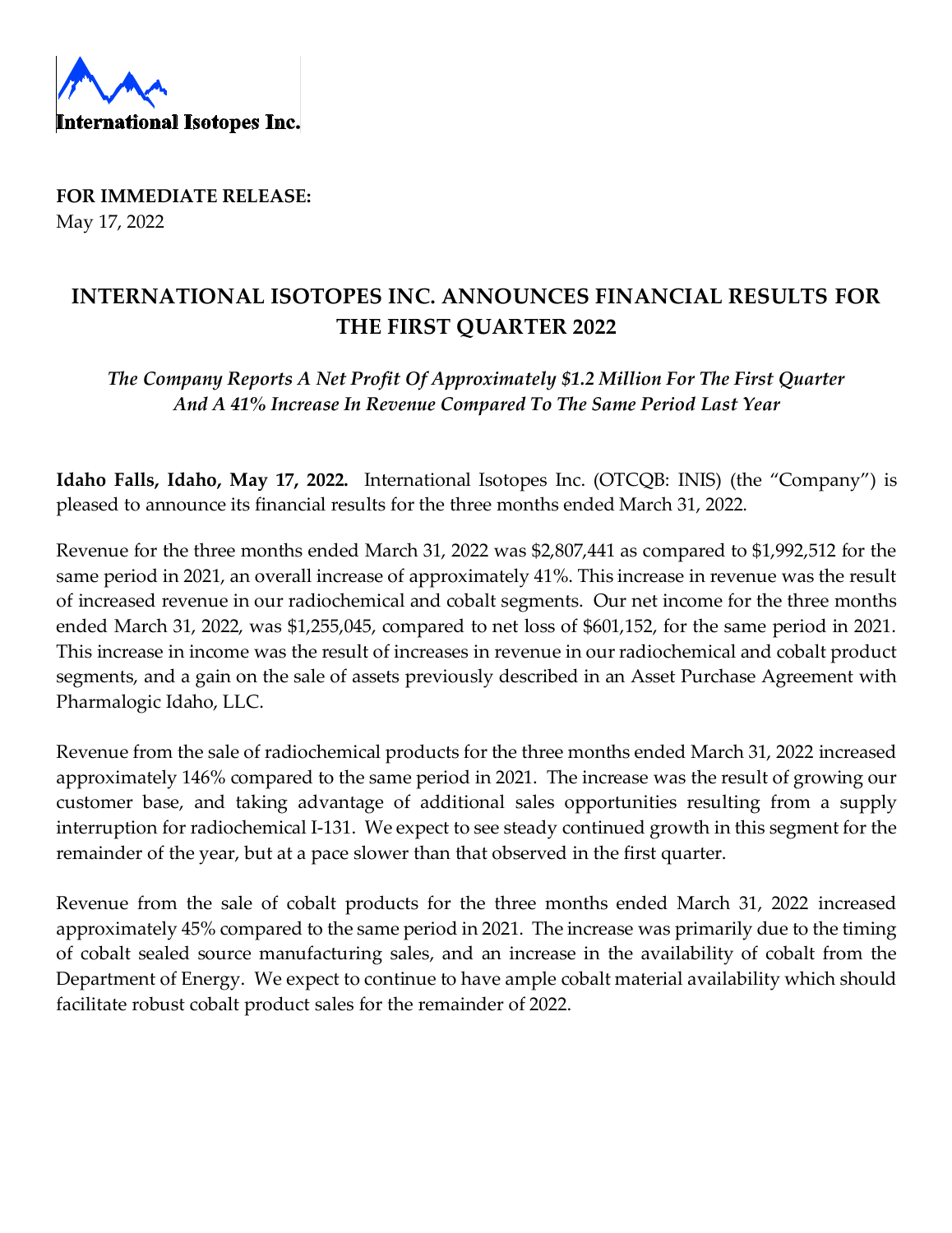

Revenue from nuclear medicine products for the three months ended March 31, 2022, decreased approximately 11% compared to the same period in 2021. We believe that COVID-19 continued to have an adverse impact of upon our customers during the first three months of 2022. As the year progresses, we are optimistic that this negative impact will diminish. We are also taking positive steps to strengthen the Company's marketing of RadQual products by expanding sales staff and marketing efforts throughout our product lines. We will also continue to expand the range of RadQual products, and explore new markets for sealed source sales.

Steve Laflin, President and CEO of the Company, said, "We are pleased to report strong financial performance in our first quarter. There are continuing positive signs of increased market share, and improving margins, in both Radiochemical and Cobalt Product segments. We believe that as the negative impact of COVID-19 diminishes, we will see a rebound in sales of Nuclear Medicine Reference and Calibration Standards. In addition, we are taking aggressive steps to further expand our RadQual product line, and to supplant our marketing and sales efforts both domestically and internationally. Our financial performance in the first quarter, enhanced by the asset sales agreement with Pharmalogic, has put the Company in what could be considered the best overall financial condition we have seen in the history of the Company. We expect to continue to see significant positive changes in our balance sheet during the course of the year, and plan to use this financial position to leverage additional new business opportunities."

## **International Isotopes Inc.**

| Three Months Ended March 31, |              |
|------------------------------|--------------|
| 2022                         | 2021         |
| \$2,807,441                  | \$1,992,512  |
| \$1,676,743                  | \$1,161,158  |
| \$2,052,786                  | \$1,611,686  |
| (\$376,043)                  | $(*450,528)$ |
| \$1,631,088                  | $(*55,136)$  |
| \$1,255,045                  | (\$601, 152) |
| \$0.00                       | \$0.00       |
| 503,472,428                  | 453,449,720  |
| 509,768,082                  | 453,449,720  |
|                              |              |

## *About International Isotopes Inc.*

International Isotopes Inc. manufactures a wide range of calibration and reference standards for nuclear medicine, generic sodium iodide I-131 drug product for hyperthyroidism and thyroid cancer, Cobalt-60 sealed source products, and provides a contract manufacturing of various drug products for clients.